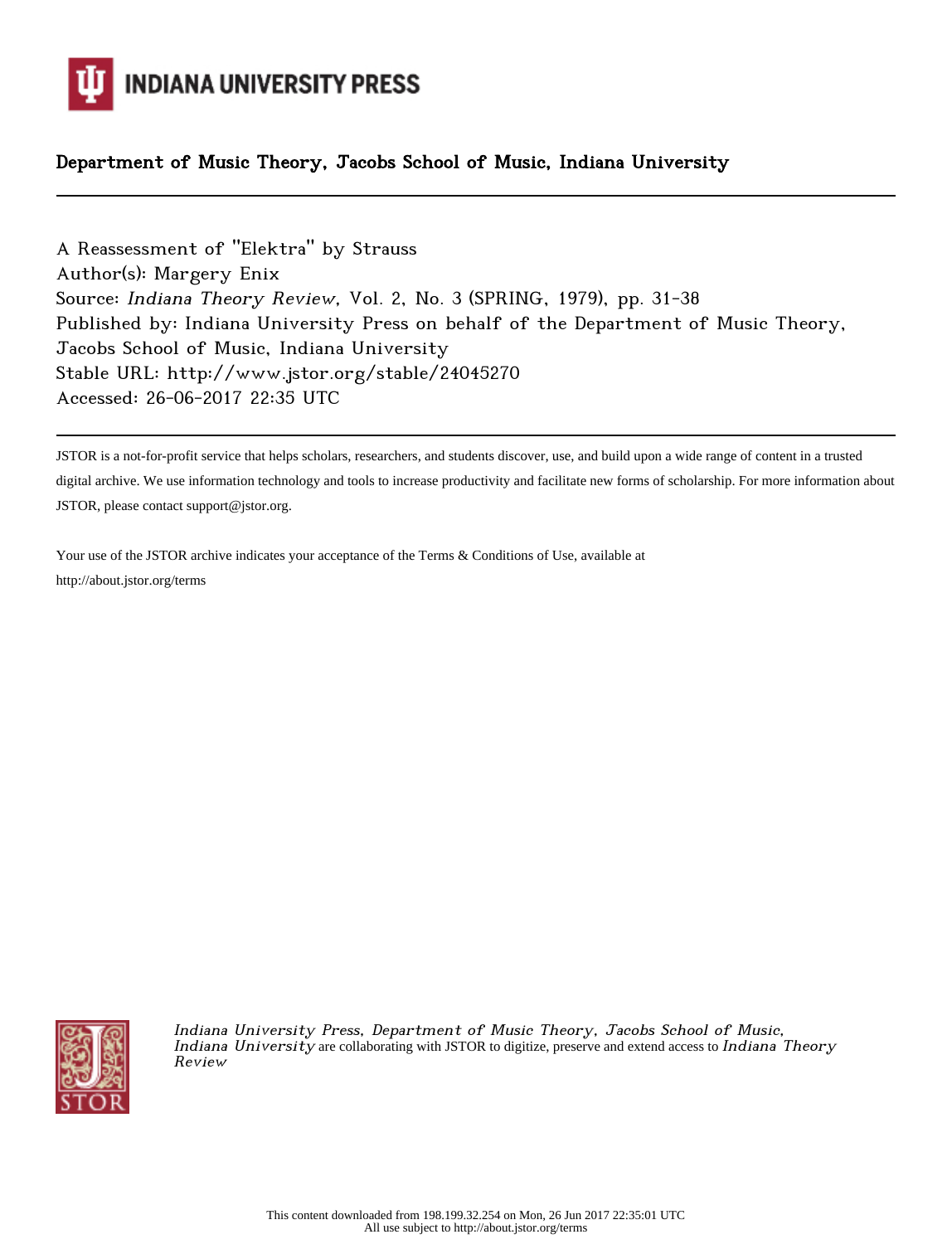## A Reassessment of Elektro by Strauss

Margery Enix

 Successive generations reinterpret the history of music according to their own interests and experience and in the light of intervening developments. The purpose of this article is to reexamine an opera by Richard Strauss which at the time of its premiere and since has had a widespread reputation as a progressive work. This study will proceed from an assumption that the progressive or radical label has been mistakenly applied to Elektra and that the opera is, in all its essential musical features, a conservative work for its time.

 In the context of the complete works of Strauss, Elektra (1909) has been viewed as his most "advanced" composition. According to this assessment avant-garde tendencies in the composer's musical vocabulary were nur tured in the symphonic poems and developed to a peak bordering on the radical in Elektra. After that, beginning with Der Rosenkavalier, Strauss turned back to a more conservative vocabulary which paralleled not only a decline in his creative powers but also a decline of influence on the course of stylistic evolution. He thus relinquished his position on the cutting edge of stylistic development to others such as Mahler, Debussy, and Schoenberg who turned out to be the true revolutionaries of music in that crucial period of change around the turn of the century.

 In her excellent portrait of the epoch in which the opera was spawned, Barbara Tuchman quotes the composer himself as saying that in Elektra he "went to the uttermost limits of harmony and psychic polyphony (?) and of the<br>receptive capacity of present day ears."I Tuchman calls<br>him which is a control of the sent of the sent of the sent of the sent of the sent of the sent of the sent of him "the bold bad man of music at the turn of the century,<br>innovator in form, modern and audacious in concept . ..." and says that he was hailed by some of his contemporaries as "the prophet of a new musical age, even the 'inventor of a new art.' . . . ."<sup>2</sup> Confirmation of this assessment is found in more technical sources such as Stuckenschmidt's essay on twentieth-century music:

 The harmonic language (of Salome and Elektra), with its use of cumulative unresolved dissonances, often extends beyond the bounds of tonality. . . . After Elektra. Strauss felt he could no longer continue on the same course, and he abandoned it.3

Salzman agrees with this view: "... Strauss extended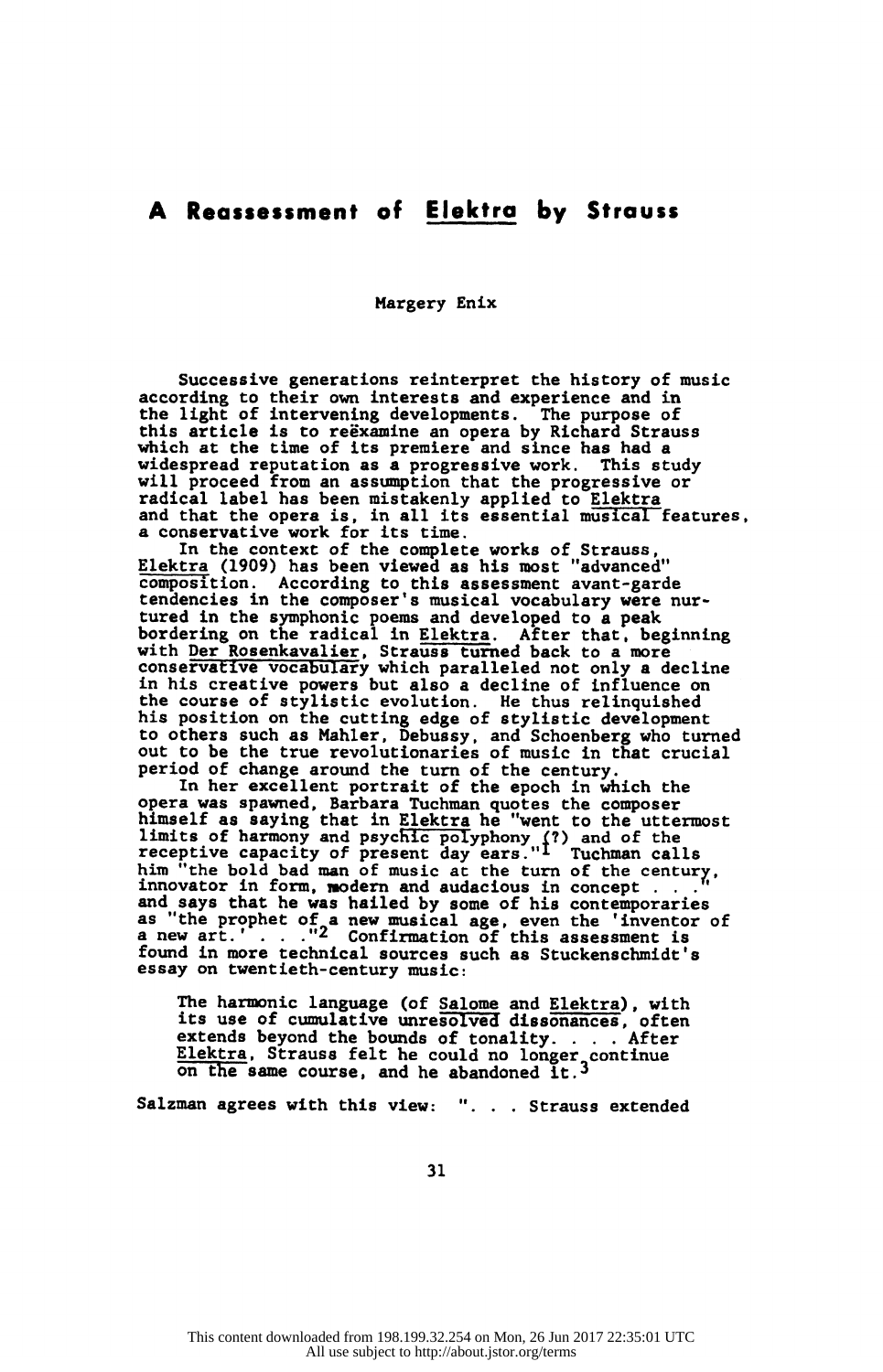Wagnerian contrapuntal chromaticism to the edge of atonality<br>in Salome and Elektra and then backed away,"4 Norman Del Mar opens his fine three-volume study of Strauss with a comparison of Mahler and Strauss:

 Both contributed to the musical revolution which caused the final break in the tradition to which they owed so much. . . . Mahler's style had developed steadily until at the time of his death he was in the vanguard of advanced trends in contemporary music. . . . Strauss also had an important influence . . . and had he died in 1909 immediately after the composition of Elektra it might have seemed as if he, too, would have continued on as adventurous a road as his more introspective colleague.

 And in Rufer's book on early serialism we find this state ment:

 The music of Richard Strauss carried this process of the dissolution of tonality a decisive step forward, especially in Salome and Elektra.<sup>6</sup>

 William Mann, in his book on the operas of Strauss, remarks on the "masterly complexity of the harmonic vocabulary" in Elektra "which took Strauss as far as he was ever to penetrate the jungle of advanced tonality."7 Mann also offers an explanation for the conservative turn after Elektra:

 Strauss, in his early forties already Germany's out standing progressive composer, was destined to be influenced for the rest of his life by his work with Hofmannsthai--influenced, it may be argued, detri mentally: since Hofmannsthal dragged Strauss away from the vanguard of influential musical thought toward a product less provocative. . . . 8

 Thus, in these and other sources which echo their views, we find a consistent assessment: Elektra was a tonally "advanced" work for its time; as such it had a significant effect on the evolution of early twentieth century musical style; and it was the most radical work which Strauss ever produced.

 Close analysis of the musical materials and procedures used in the opera does not support this judgment. Rather it reveals that Elektra is a conservative work for its time, that traditional procedures of major-minor tonality control its unfolding, its harmonic vocabulary and tonal syntax. Before illustrating this conservatism in detail we may ven ture an explanation of why the avant-garde label has been mistakenly attached to Elektra. The libretto by Hofmanns thal is a modern version of Sophocles' drama and is based on one of the most horrifying chapters in the tale of the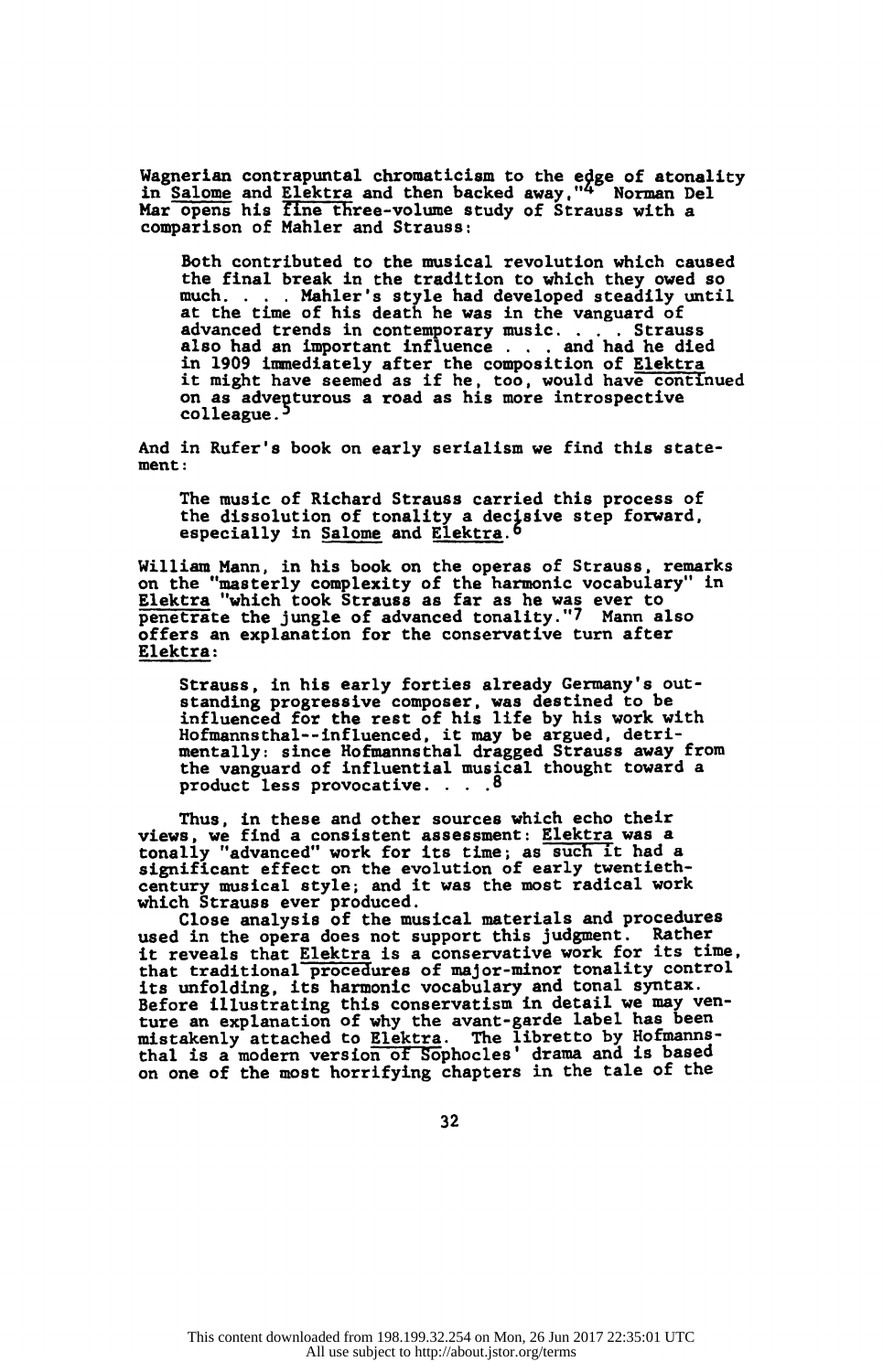house of Atreus; regicide, matricide, and suicide are the central actions of the plot. This stark drama is set in one continuous act, and the unrelieved tragedy is vividly reflected in the music. Strauss demonstrates here the full power of literal musical representation which he had devel oped in the symphonic poems. The superficial harshness and dissonance demanded by the plot are easily mistaken for substantive departures from traditional tonality; the fact that the opera is performed unbroken by the traditional respites of intermission contributes to the intense effect. Perhaps the mistaken perception of surface for substance, of dramatic shape for musical content are responsible for the judgment that Elektra is a radical work.

 Proper réévaluation of the opera requires consideration of the interaction of a number of elements and procedures,<br>from the broad contours of form and tonality design to from the broad contours of form and tonality design to details of harmonic connection and motivic construction. Comparison with earlier nineteenth century works and con trast with works by some of Strauss' contemporaries will also be useful and will furnish perspective.

Consider first the matter of tonality and the larger<br>dimensions and proportions of tonal organization. Does dimensions and proportions of tonal organization. Does Elektra really step "beyond the bounds of tonality"? Does<br>it stand on the "edge of atonality"? The answer to both<br>the stand on the "edge or all is allowed". questions is no. The work is not only strongly tonal throughout, its tonality is rooted in the traditional major minor system of the common practice period. The various sections of an expanded, loosely constructed sonata form are set in a series of major and minor keys as outlined in<br>Figure 1 Figure 1.

| Introduction                           | Exposition                                      |                               |                         |  |
|----------------------------------------|-------------------------------------------------|-------------------------------|-------------------------|--|
| Section <sub>1</sub><br>to $#359$      | Section 2<br>#35-                               | Section 3<br>#64-             | Section 4<br>#130-      |  |
| d minor                                | $b^{\frac{1}{2}}$ - c - $b^{\frac{1}{2}}$ - C/E | $\mathbf{E}^{\flat}$<br>major | b minor                 |  |
| Development                            | Recapitulation                                  |                               | Coda                    |  |
| Section 5<br>$#1a-$                    | Section 6<br>#120a-                             | Section 7<br>$#187a-$         | Section 8<br>#219a-end  |  |
| $e^{\frac{1}{2}}$ /E <sup>b</sup> ---G | $d - A^{\frac{1}{2}} - d$                       | $c-E^{\mathbf{b}}-c$          | $E - C - E - C - E - C$ |  |

Figure 1. Outline of form and key scheme of Elektra.

Inroughout most of the opera one is aware of a definite<br>tonal center. While they are not making in the definite tonal center. While they are not sustained without inter ruption or digression, clear key areas still dominate every

33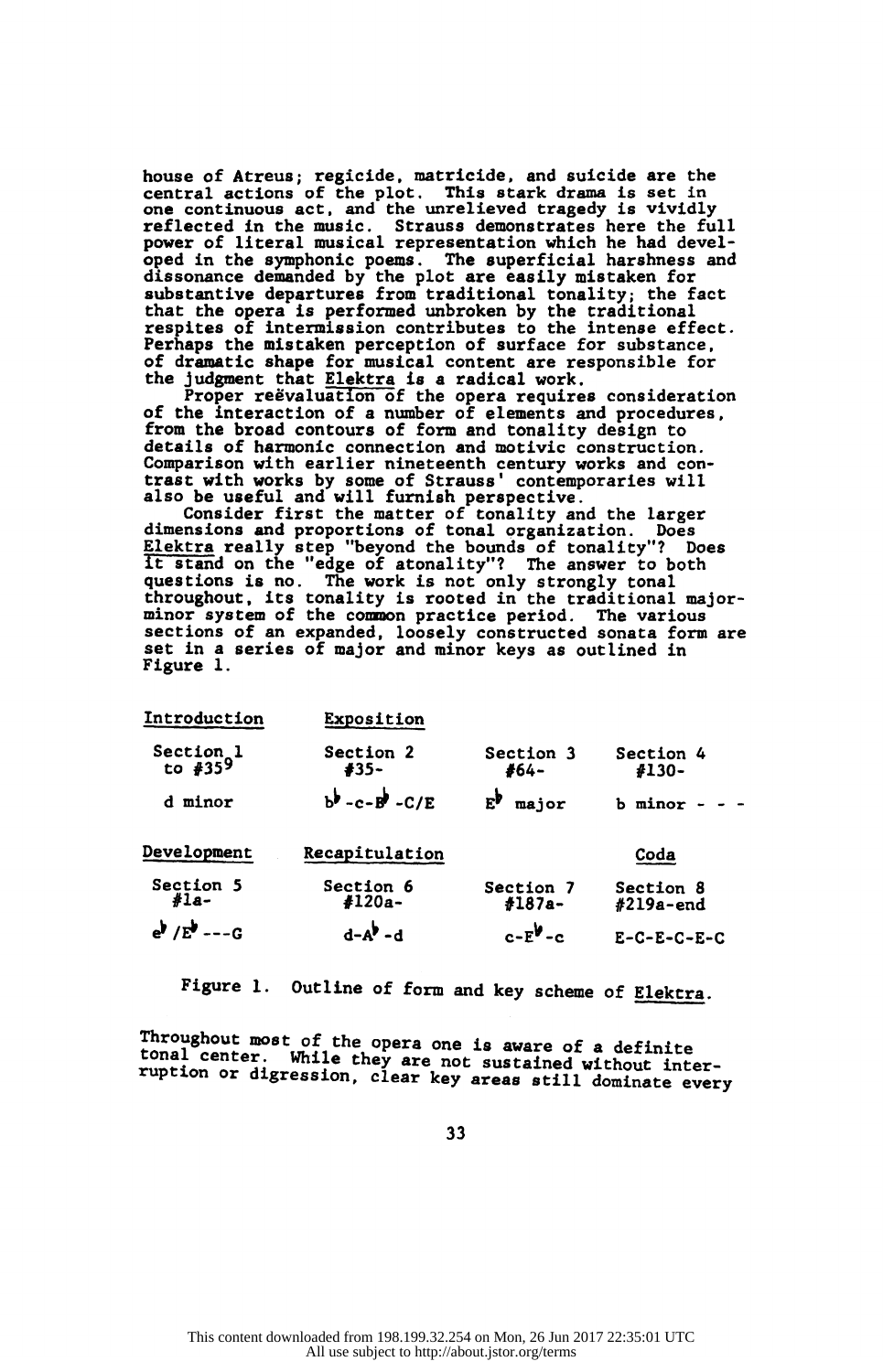section. The overall key scheme is not concentric (an operatic rarity in any event). However, key return plays an important role in the formal structure. D minor, which dominates the opening section, returns at the beginning of the recapitulation and frames Section 6. It also reappears at several dramatic moments in the opera to recall the house of Atreus and various related characters or actions. Other keys of the exposition return in the recapitulation, albeit in slightly altered order. The paired keys of C major and E major which appear in Elektra's first solo scene (Section 2) reappear, alternating with one another, throughout the coda. B-flat major-minor and B minor are linked to keys a fifth below in the recapitulation, E-flat and E, in an extension of the traditional practice of having exposition materials return transposed down a fifth. Within the opera, keys are used in the classical manner to frame sections (as in Sections 6 and 7) or in an interlocking sequence of tonalities. In Section 2, B-flat minor and B-flat major interlock with C minor and C major. In Section 3, which is dominated by the lyrical aria of Elektra's sister, Chrysothemis, the key of E-flat major alternates in a rondo-like pattern with episodes of unstable tonality. The same scheme is used in Section 4 where stable B minor sections alternate with episodes of uncertain tonality. Thus we see at least four cardinal principles of common practice tonal design employed here—areas of key stability, key return coinciding with formal division, key return by descending perfect fifth, and key frames for individual

sections of the work.<br>What does represent advancement beyond strict classical<br>muscles is the channel of fifth relationships between practice is the absence of fifth relationships between adjacent tonalities. As the outline indicates, second and third relations have replaced the more traditional intervals of key connection. But this represents an expansion of rather than a departure from classical practice. Far from being radical, the key scheme of Elektra follows tradition<br>more predictably than does that of Tristan und Isolde, written fifty years earlier. Debussy's Pelléas et Mélisande, which antedates Elektra by nearly ten years, is much more radical than the latter in its departure from traditional key design.

 In his handling of key anticipation and unexpected key arrival, and in the juxtaposition of keys by chromatic third relation and other intervals, Strauss showed that he understood as thoroughly as Wagner the power still innerent in the major-minor key system. Like Wagner he understood that by the time he was using the system a key once established lost interest rapidly; a clear key soon became a dull key. He therefore constructed his tonality scheme so that no single key is prolonged throughout an entire section or throughout a large part of any section. Some digression or interruption, by modulation or chromatic obscuring of the tonal center, regularly breaks off clearly established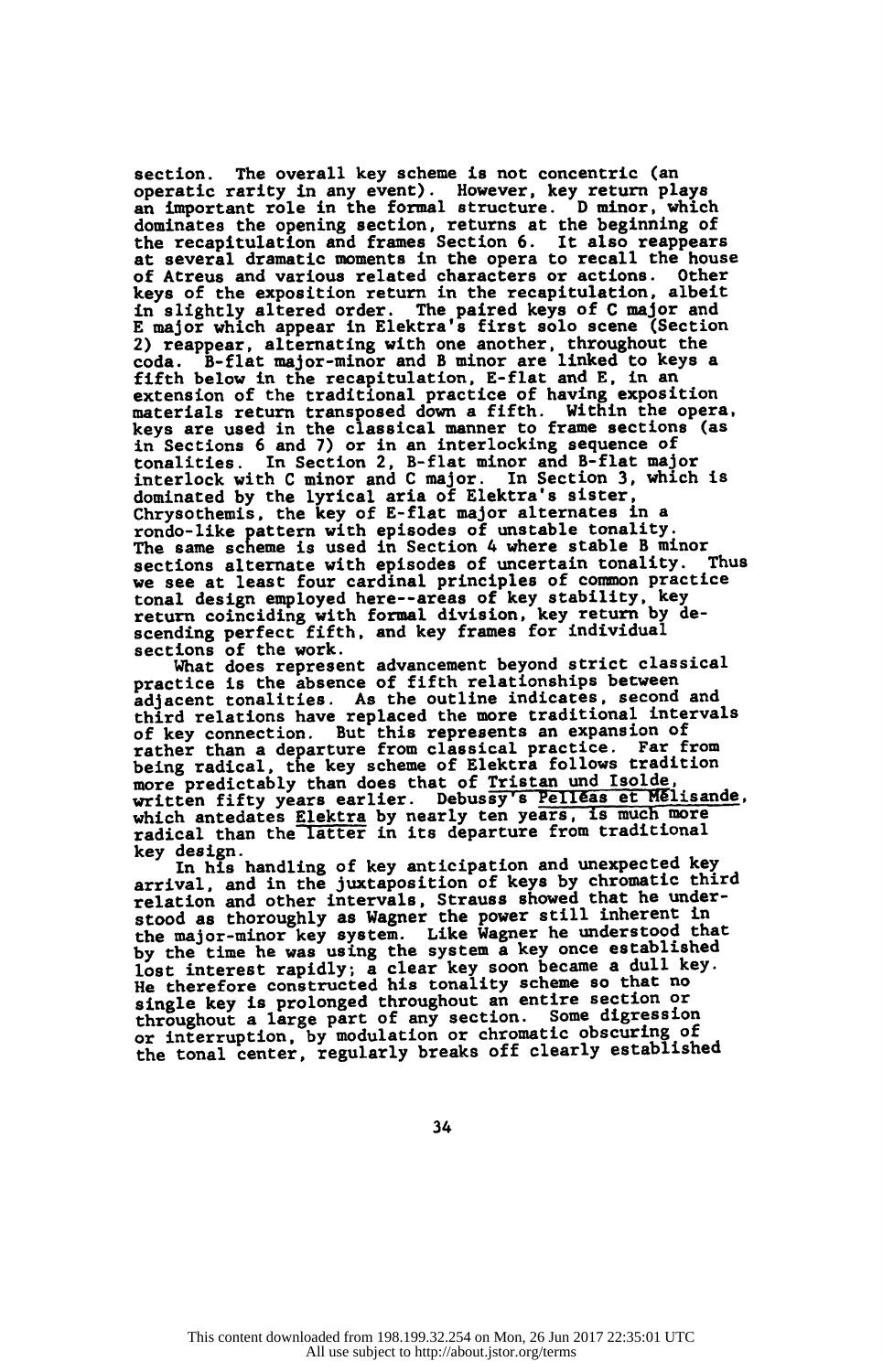keys. Again like Wagner, Strauss often focuses on the process of modulation as the most intense moment in a passage. The effect of modulation is sometimes used, as in the climax of the first half of the opera at the end of Section 4, to move through a striking series of remote tonal regions, each more surprising than the last, until the final point of arrival, in this case on the tonal center of B-flat. The passage begins in B-flat minor (p. 103, #253+8), moves through E major-minor to C major-minor (#256) with the chord a tritone away from tonic emphasized (at #257), and returns to B-flat at #259 through that same F-sharp major harmony (with a seventh added) functioning as an enharmonic German six-five of the key of B-flat  $(4258+5)$ .

 Consider next the choice and treatment of modes. Strauss worked exclusively in this opera as in the tone poems with pitch materials of the major and minor modes. Unlike his contemporaries Mahler and Debussy, who were reviving antiquated modal and pentatonic patterns and ex ploring exotic scale formations, Strauss was content with<br>the major-minor set. While in most of the tone poems (e. While in most of the tone poems  $(e.g.,)$  Ein Heldenleben) the extent of his conservatism did not admit even a significant amount of mixture of the two modes, in Elektra he was a bit more adventurous. Major and minor pitch materials are frequently combined here in a mixture which, though no more advanced than the mixture found in the songs and piano works of Schubert, at least demonstrates recognition of the expanded modal ambience of the nineteenth century. The final measures of the opera illustrate Strauss' use of major-minor mixture in the tonality of C (#262a-end). Much of the chromaticism in Elektra is the result of just such merging of major and minor harmonic materials on the same tonal center. As such it represents an expansion of rather than a step beyond the classical tonal system.

 The melodic structure of Elektra, again, is much closer to early-nineteenth-century models than to that of Strauss' contemporaries cited above. The principal leitmotives--<br>theme are more than twenty in the cases are harmed all there are more than twenty in the opera--are harmonically conceived. Each grows out of the accompanying tertian structure and is dependent upon the vertical support of that structure. This treatment is reminiscent of melodic design by Schumann and Mendelssohn. (See, for example, the powerful Agamemnon motive which opens the opera and which outlines a D minor triad.)

Harmonic vocabulary and syntax--the selection and sequence of vertical sonorities--are important in any discus-<br>sion of this kind. In considering these two aspects of ton In considering these two aspects of tonal organization one must beware of certain pitfalls which may lead to false conclusions. A method of analysis, in vogue until recently, involved tabulating the number of various sonority types or chromatic alterations in a work and drawing inferences about stylistic development from the sums ob-<br>tained. Such statistical methods can be misleading. The Such statistical methods can be misleading. Interaction of tempo, metric and formal placement, and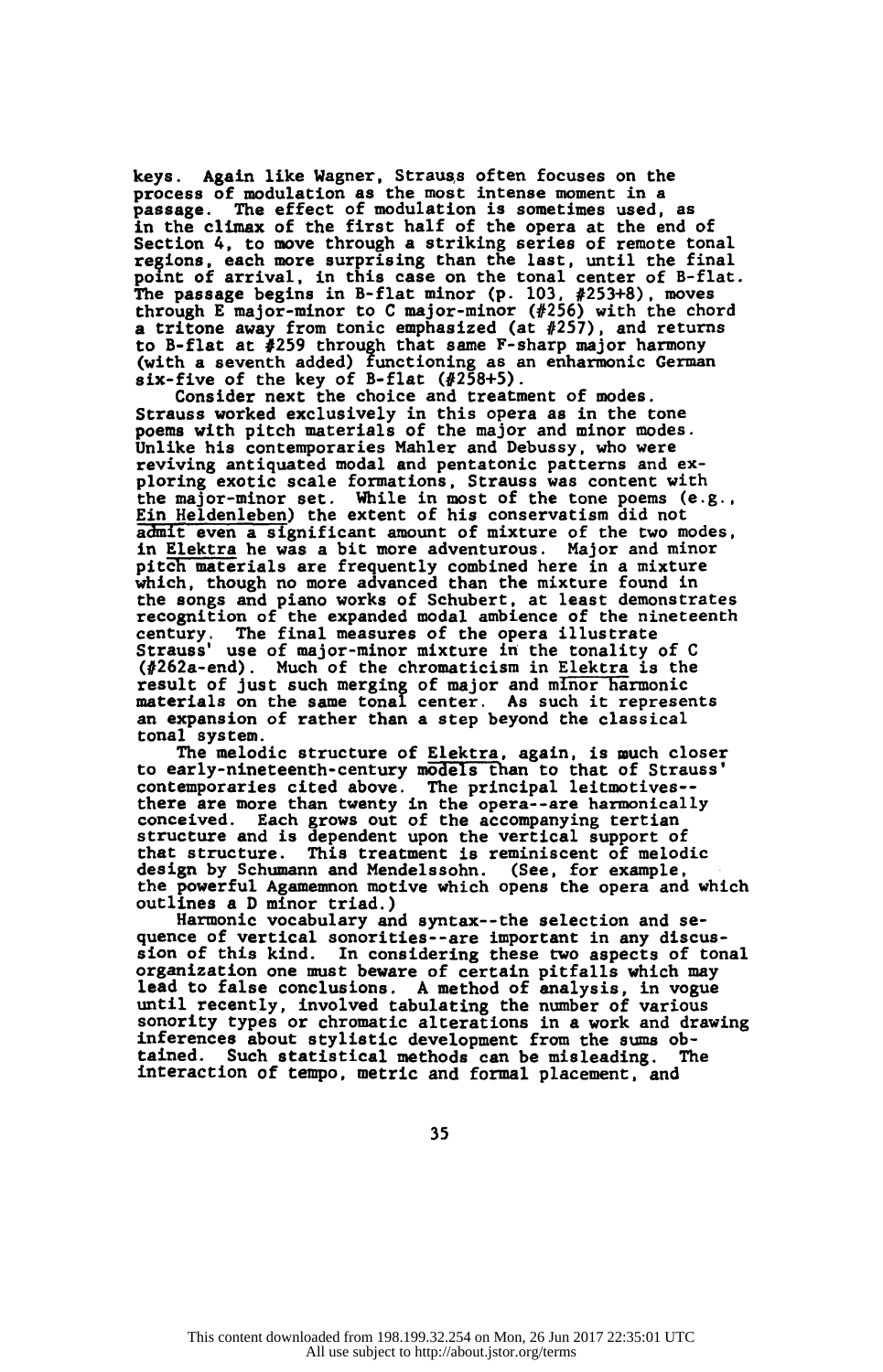contrapuntal motion with chord and chromatic frequency may alter the importance of perceived impact of the latter<br>elements. While box scores give the comforting illusion While box scores give the comforting illusion of scientific objectivity, the results of that analysis are of limited usefulness. Like the results of public opinion polls they are often either simplistic or seriously compromised by the manner in which the analytical questions are posed.lO In discussing the harmonic vocabulary and syntax of Elektra we will make assessments without the aid of statistics, but the reader may assume that numerical frequency was taken into account combined with a number of other, equally important, factors such as those mentioned above.

 The chord vocabulary which Strauss used in Elektra is virtually the same as that of Beethoven and Schubert. It consists of all the triads of the combined major and minor diatonic scales, dominant seventh and ninth chords, other seventh chords—diminished, half-diminished, minor, and major sevenths—and augmented sixth chords, especially the French four-three. Much more drastic changes in the ver tical organization of sound were taking place in the works of some of his contemporaries. Such significant changes as occur in the chord vocabulary of Strauss can be measured in the slightly increased use of seventh, ninth and augmented sixth chords and in the occasional, brief, and often strik ing use of bichordal writing. In these latter passages vertically paired triads are usually employed for some progranmiatic purpose (e.g., in Klytemnestra's aria in Section 4, pp. 78-79, #195-#197).

 There are several densely chromatic passages in Elektra. But their frequency is mitigated by placement at less crucial points in the unfolding form. The great climaxes and the important hinges in the form are marked by diatonic,<br>mostly triadic, clearly functional harmonic progression. mostly triadic, clearly functional harmonic progression. Contrast, for example, the passage which appears in the middle of Section 4 and has programmatic significance (pp. 69-70, #172 to #172+5, "sick men . . . and their loathsome sores . .."), with the passage in the recapitulation which climaxes the entire opera, the "recognition' aria of Elektra (p. 169, #148a+9 to #149a+8). In the first passage, thick chromaticism dissolves into a series of parallel French augmented sixth chords and is finally stabilized on the<br>deministration of Cunion. In the caserd functional mostly dominant of C major. In the second, functional, mostly triadic harmonies (I, iv, V<sub>7</sub>) are broadly spaced beneath a<br>lurie distemie vocal line

lyric, diatonic vocal line.<br>Moments of arrival such as the "recognition" aria cited above are consistently articulated by classical functional cadence patterns so familiar as to amount almost to clichés. At an earlier peak of intensity in the opera, during Chrysothemis' aria in Section 3, the harmonic pattern vi-iig-<br>The second in the final lumic outburst of that V<sub>7</sub>- I is used to cap the final lyric outburst of that<br>inter (see as 46.47, 410715 to 410942). The barmonic section (see pp. 46-47, #107+5 to #109+2). The harmonic<br>rhythm of the passage consists of chord changes every four measures (at a tempo of d- = 76). This classicized patterning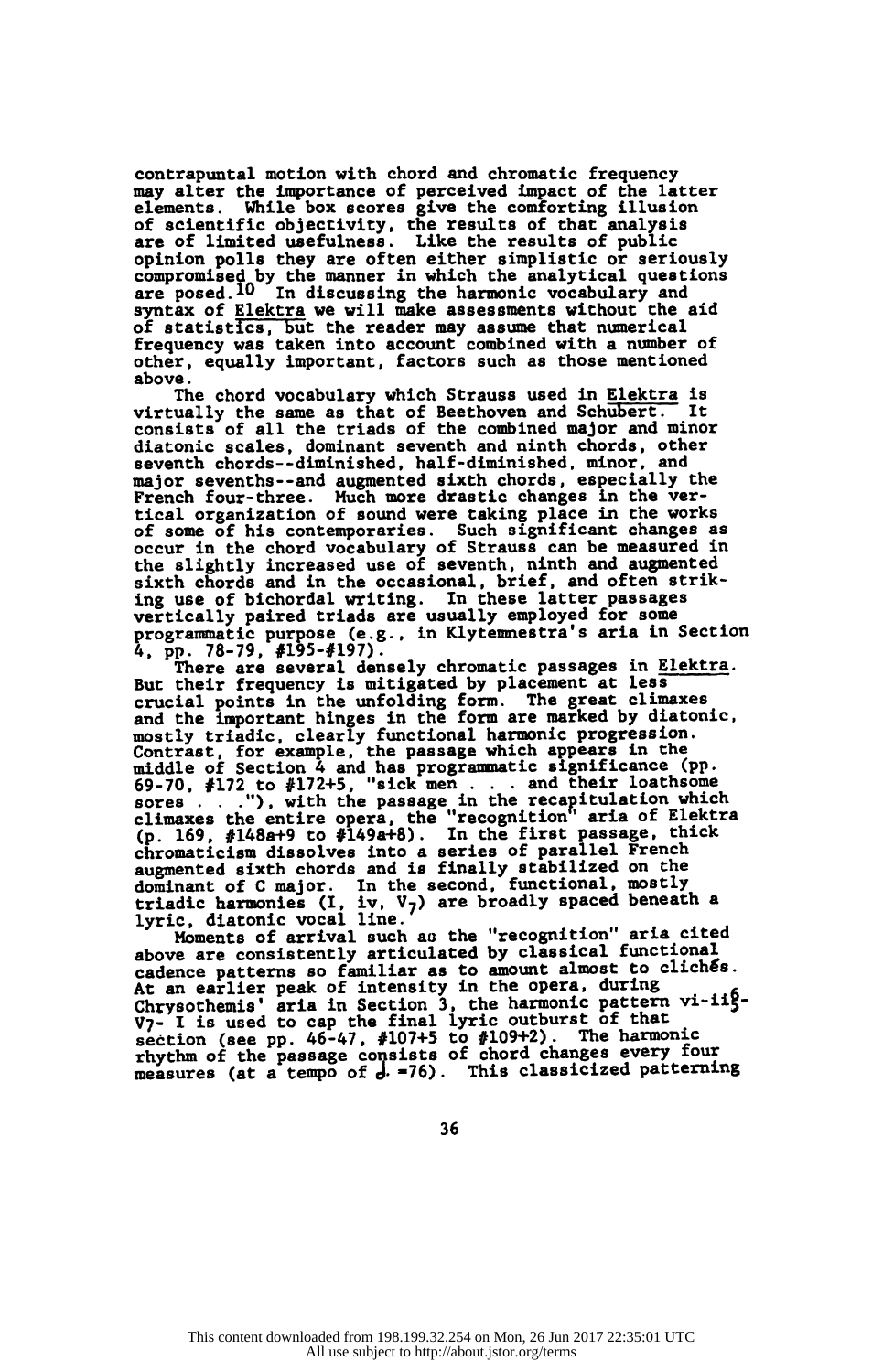is typical of both the phrase structure and the harmonic rhythm in Elektra. Chord changes most frequently coincide with strong beats of the prevailing meter or with four-<br>crisis measure crown there the terms existed are her or eight-measure groups where the tempo creates one beat per measure. Classical cadence patterns are also used to close sections. A traditional  $V_7$ -I cadence (in the key of C major/minor) is used at the very end of the opera. It  $C$  major/minor) is used at the very end of the opera. is freshened up a bit by the approach from a dominant seventh chord on F-sharp which harmonizes a chromatic passing tone in the upper line and by the modal cadential<br>extension in the last measure, biii-I. Frequently in<br>-Elektra conventional cadence patterns are embellished with chromatic interpolations which heighten the effect of trachromatic interpolations which heighten the effect of tra-<br>ditional resolution. The cadence in d minor at the end of<br>Section 1 consists basically of a i<sub>1</sub>-V<sub>7</sub>-i pattern. The V<sub>7</sub><br>is preceded and followed by dominant seve and A-flat so that the entire pattern consists of ib- $(V_7)$ - $(V_7)$ - $V_7$ - $(V_7)$ -i. Except where quantities of<br>nanfunctional obromatician are used in the service of nonfunctional chromaticism are used in the service of programmatic representation (as in the passage cited above from Section 4), chromatic alteration is largely limited to the kind of embellishing function and modal fusion common in the early nineteenth century. It consists of secondary dominant, embellishing diminished seventh, and augmented sixth chords, and to modal mixture of major and minor. Enharmonic spelling and resolution often make har-monic connections seem more complex than they are. In monic connections seem more complex than they are. In passages involving enharmonic reinterpretation such as that passages involving enharmonic reinterpretation such as that cited on page 35(end of Section 4, #258+3 to #259), strong contrapuntal control is used to direct the motion of the harmonic progression. This is also illustrated in Section 8 in the first change from E Major to C Major where contrary motion in the outer voices is used to control the modula tory process (p. 214, #236a-2 to #236a+l). This modulation involves an enharmonic common chord and third relation root movement in a three-measure passage during which the change of tonal center is accomplished.

 The kinds of functional chromaticism described above serve basically to strengthen rather than disperse a central<br>tonality. In most of the passages cited it is possible to In most of the passages cited it is possible to affix functional labels to the harmonic progressions. The succession of chords, like the larger key plan of Elektra.<br>is thoroughly executed in anglicianal increase we transfer is thoroughly grounded in traditional harmonic practice. Expansion, even exploitation of the resources of major minor tonality, can be found in this opera, but ultimately it has the character of an affirmation of the system rather than an attack upon its basic structure.

 In spite of their use here in a somewhat unconventional stage piece, the various musical elements and procedures of Elektra are traditional, not radical or revolutionary. Nothing which can be termed atonality or even a systematic<br>exploration of the suter also af main miss to all which exploration of the outer edges of major-minor tonality can<br>be attributed to Strause' Flaking of Theory in the shift of be attributed to Strauss' Elektra. To say that the opera is tonally conservative carries with it no pejorative